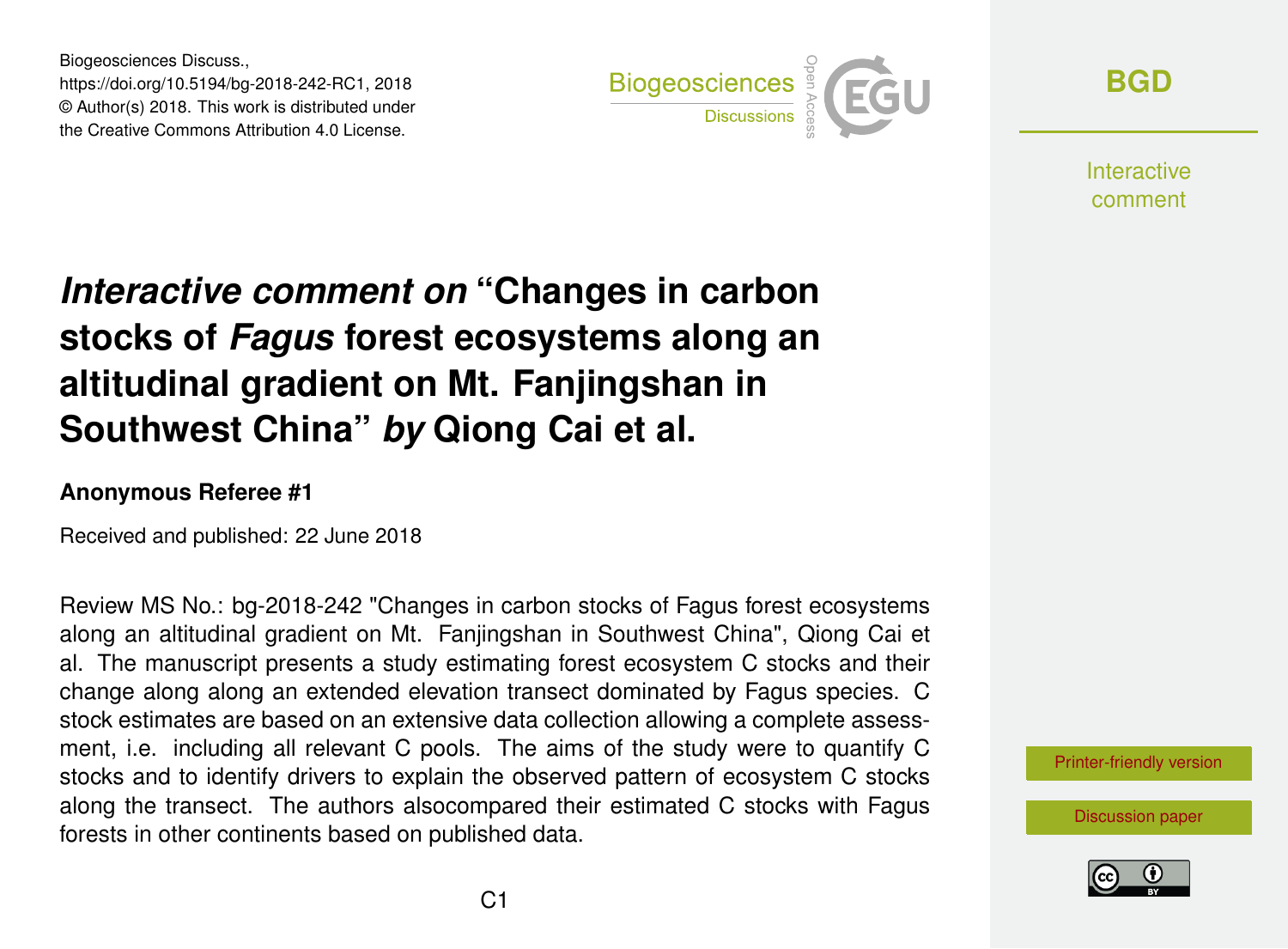#### General comments

The paper is overall well written with the exception of some confused references to Tables and Figures. It is within the scope of BG addressing the question of drivers of forest ecosystem C stock changes. The C stocks estimates in living biomas, dead wood, litter and soil along the transect were based on thorough and comprehensive vegetation and soil sampling and anlysis. To place the findings in the context of similar Fagus Ecosystem worldwide, a collection of published data was used. Beyond the estimation of C stocks along the transect, the paper presents no novel methods or insights in mechanisms to explain observed pattern, it can confirm existing knowledge. Given the large range of C storage in different C pools in the examined system and also in the systems used for comparison, the value of the comparison with other studies is limited. In the comparison it may have been interesting to focus and expand on differences and their causes, e.g. regarding the contribution of litter and dead wood. The roles of forest management and use intensity were only moderately addressed, particularly in the comparison with other forests. It may also have been valuable to place the results in the context of the National Forest Resource Inventory database, cf. Fang J, Chen A, Peng C, Zhao S, Ci L (2001) Changes in Forest Biomass Carbon Storage in China Between 1949 and 1998 Science 292:2320-2322 doi:10.1126/science.1058629.

Specific comments / technical corrections

Abstract, l.22: Rephrase; the wording is too general. The study presents reliable data on C storage as one among many ecosystem functions but not for understanding structure and function of Chinese beech forests.

l.29-30: The summary for policy-makers in IPCC 2013 is not an appropriate reference here. Technically, there are 5 pools since vegetation is separated into above- and below-ground parts. Consider revising the sentence and citing IPCC (2006) 2006 IPCC Guidelines for National Greenhouse Gas Inventories Volume 4 Agriculture, Forestry and Other Land Use. Available at: http://www.ipcc-

### **[BGD](https://www.biogeosciences-discuss.net/)**

Interactive comment

[Printer-friendly version](https://www.biogeosciences-discuss.net/bg-2018-242/bg-2018-242-RC1-print.pdf)

[Discussion paper](https://www.biogeosciences-discuss.net/bg-2018-242)

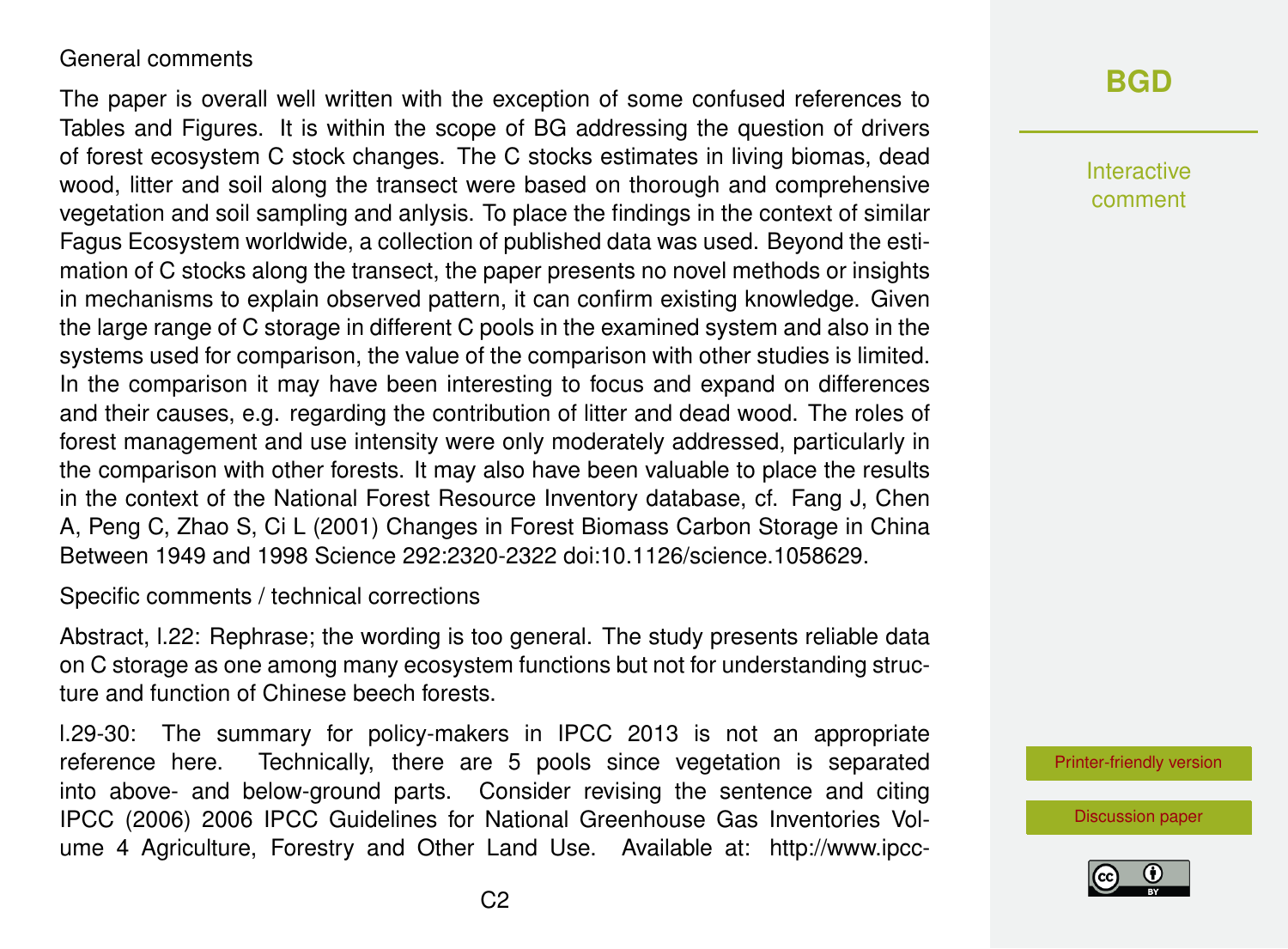nggip.iges.or.jp/public/2006gl/vol4.html.

l.33: Delete 'even'.

l.45 and throughout the manuscript: altitudinal, altitude etc. Consider replacing with elevation, which is more appropriate term in this context; cf. McVicar T, Körner C (2013) On the use of elevation, altitude, and height in the ecological and climatological literature Oecologia 171:335-337 doi:10.1007/s00442-012-2416-7

l.50-51: grammar – 'there has been . . . pattern' or 'there have been . . .patterns'.

l.56: Consider revising: 'less C accumulation in total' since in relative terms younger stands tend to accumulate more carbon'. Also, biomass accumulation is likely to peak in a mature forest before declining again; cf. Pregitzer and Euskirchen 2004 cited in the manuscript.

l.64: Does 'unneglectable' exist, maybe revise to 'negligible' or 'insignificant'

l.90: Is 'consecutive' appropriate; consider 'continuous'.

l.149: It would have been interesting to give some indication on the variability of stand age to demonstrate how appropriate this estimate is for the primary and possibly uneven-aged forests. Or possibly a description of the presence/absence of different age cohorts.

l.160: The reference to Tab.2 is not clear in this context as it shows C cocks in the soil, which are not referred to in the preceding sentence, or in this chapter, which is about vegetation.

l.162, 166, Fig.1: R2 is presented which only tells how well the model is fitting the actual data. In addition it would be valuable to state whether the the coeffcients are different from 0. This applies also to the results presented in sections 3.2 and 3.3.

l.181: Consider inserting 'total soil C storage'.

## **[BGD](https://www.biogeosciences-discuss.net/)**

Interactive comment

[Printer-friendly version](https://www.biogeosciences-discuss.net/bg-2018-242/bg-2018-242-RC1-print.pdf)



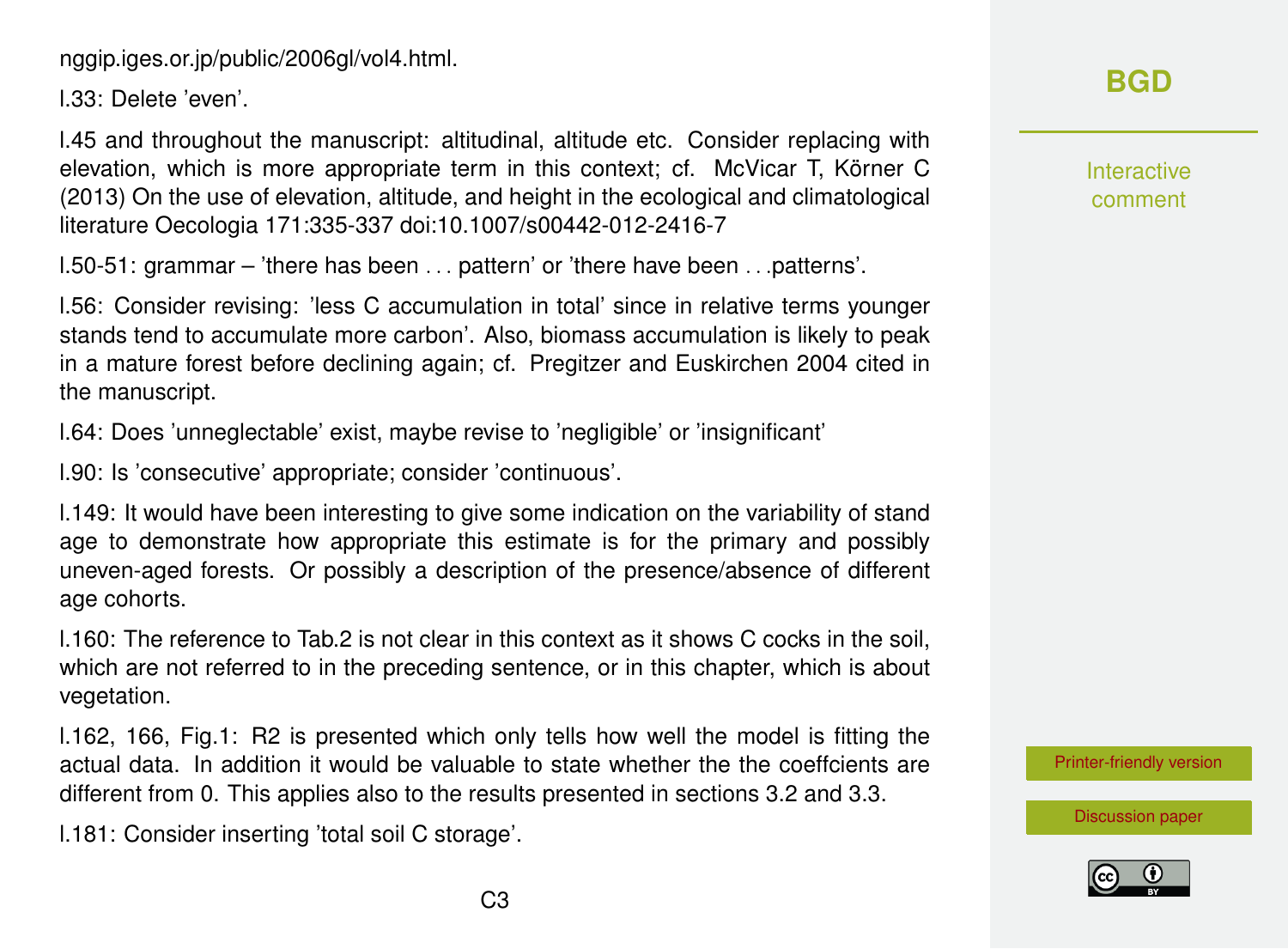l.194, 195, 198, 201: The information is not in Tab. 2, possibly you ar referring to Fig. 4?

l.204: Is worldwide really appropriate? The comparison of beech forests is based on European, Japanese and Chinese data. The American data are not mentioned in this section.

l. 208: Figure 3 was not previuously introduced and is probably incorrectly cited here as Fig. 5 contains the relevant information.

l.222-223: The discussion could be extended to the effect of different management practices and intensities of use. Many beech forests in Europe have been heavily used in the past and show legacies but are now often under some form of protection; cf. Mund M, Schulze E-D (2006) Impacts of forest management on the carbon budget of European beech (Fagus sylvatica) forests Allgem Forst- und Jagdzeitung 177:47-62 and also Mund 2004 cited in the manuscript.

l.234-236: Consider moving this to the results section.

l.246-249: Please clarify this sentence 'At the same time. . .lower output'. The study did not measure decomposition rate. What is the meaning of output, C emissions? This was not measured. Possibly rephrase to indicate that this is an hypothesis as, for example, on l.250-251.

l.247-248: Please clarify this sentence 'Herein, . . .. Input of pland debris'. It is not clear how increased C storage can result in in increasd input of plant debris. Turnover of tree or shrub was not measured, and if it was the objective to discuss this aspect, a reference to literature such as Shaozhong Wang, Zhengquan Wang, Jiacun Gu 2017. Variation patterns of fine root biomass, production and turnover in Chinese forests. Journal of Forestry Research, 28: 1185-1194 may be appropriate.

l.253: Fig. 2 does not include information on soil.

l.264 & 182: The fact that the two secondary forests were disturbed by fire may explain

Interactive comment

[Printer-friendly version](https://www.biogeosciences-discuss.net/bg-2018-242/bg-2018-242-RC1-print.pdf)

[Discussion paper](https://www.biogeosciences-discuss.net/bg-2018-242)